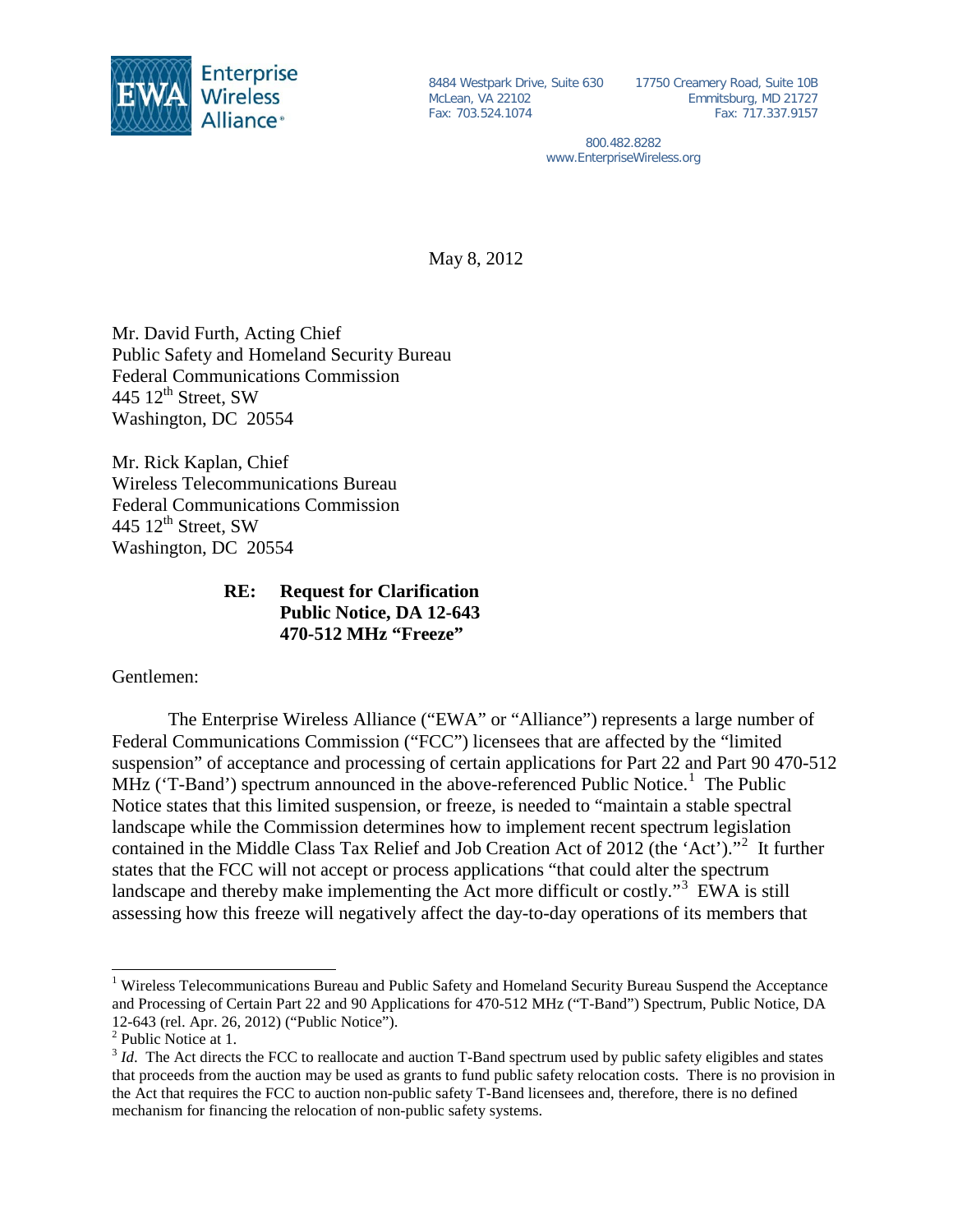Mr. David Furth Mr. Rick Kaplan May 8, 2012 Page 2

rely on T-Band spectrum in their business enterprise and commercial activities and will have further recommendations for the FCC when that assessment is complete.

As an initial matter, however, the Alliance requests immediate clarification or modification of one aspect of the FCC's action. The Public Notice describes several categories of applications that will not be accepted or processed during the pendency of the freeze, the length of which is uncertain, but which is likely to be measured in years rather than months. The second category of prohibited filings is "applications that seek to modify existing licenses by adding or changing frequencies or locations."<sup>[4](#page-1-0)</sup> EWA believes that this category is too broad. By its terms, it includes applications that would not "make implementing the Act more difficult or costly," and imposes unnecessary restrictions on licensees in this band.<sup>[5](#page-1-1)</sup>

For example, it would prevent a licensee from changing a location even if the modified site did not expand or even reduced the geographic footprint of a frequency. This prohibition is highly unusual. Virtually all spectrum freezes have permitted relocations as long as they do not involve a contour expansion.<sup>[6](#page-1-2)</sup> The Public Notice offers no explanation for adopting a more restrictive standard in this band, one that would put T-Band licensees at a distinct disadvantage in future site lease negotiations, since site owners would be free to raise their rates knowing that the FCC rules prevent the licensee from relocating. Moreover, although the Public Notice exempts T-Band license assignments, transfers, and leases from the freeze,  $\frac{1}{2}$  by prohibiting all site modifications, it actually limits them to situations where the current location precisely meets the new entity's needs – even if a relocation to a preferred site would not expand the existing footprint.

Finally, the Public Notice fails to explain why it is necessary to prevent licensees from changing (as opposed to adding) a frequency. There are technical and operational reasons why a licensee might choose to exchange one assigned frequency for a different one, either through the frequency coordination process or through a one-for-one exchange with another licensee. There is no obvious reason why it would be more difficult or expensive to implement the Act if a licensee replaces frequency X with frequency Y at an existing site while the freeze remains in place.

EWA understands that the FCC is attempting to prevent T-Band licensing that might frustrate Congressional intention in enacting this legislation. But that objective must be balanced

<span id="page-1-2"></span><sup>6</sup> See, e.g., the freeze imposed during the 800 MHz rebanding process, which excluded applications "that do not…expand the coverage area of existing systems." *Report and Order, Fifth Report and Order, Fourth Memorandum Opinion and Order, and Order*, WT Docket No. 02-55, 19 FCC Rcd 14969 at ¶ 204 (2004); *See also Second Report and Order and Second Further Notice of Proposed Rule Making,* PR Docket No. 89-553, 10 FCC Rcd 6884 at ¶ 5 (1995).

<span id="page-1-0"></span> $4$  *Id.* at 2.

<span id="page-1-1"></span> $<sup>5</sup>$  The Public Notice states that parties are free to request a waiver of the freeze pursuant to Section 1.925. *Id.* at n. 4.</sup> But waivers are time-consuming and costly, both for the applicant and the FCC. They should not be used as a safety valve for relieving applicants of restrictions that need not be imposed in the first place.

<span id="page-1-3"></span><sup>7</sup> Public Notice at 2.